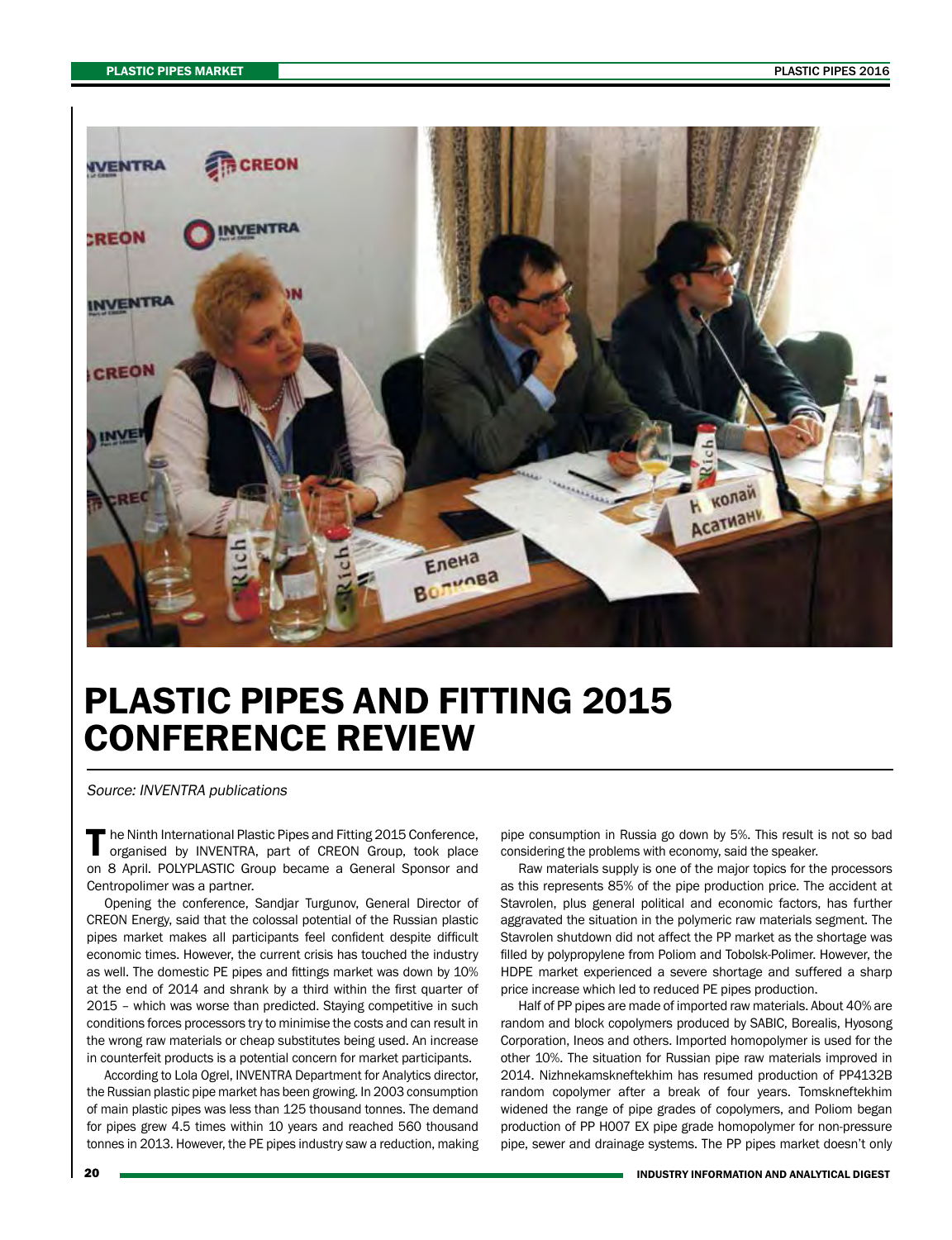## PLASTIC PIPES 2016 PLASTIC PIPES MARKET



depend on imported raw materials, half of PP pipes used in Russia are made outside. It should be said that the last few years saw some positive changes, such as reduction of imported pipes from 82% to 43% and growth of PP consumption from domestic production in 2013–2014. The total consumption of PP pipes of all kinds exceeded 120 thousand tonnes. The shortage of home produced certified raw materials and the high cost of imported ones are the main constraining factors for the development of the PP pipes production industry.

Consumption of PVC pipes in Russia grew threefold over the last 10 years, reaching 60 thousand tonnes. This market is expanding mainly as a result of growing domestic production. Dependency on imported PVC pipes remained in 2014, however, the launch of RusVinyl at the end of last year, will minimise imported raw materials as this plant has the capacity to produce 300 thousand tonnes of suspension PVC, although this will not influence pipe production output.

Any increase in plastic pipes production capacity is limited by the absence of domestic manufacturers of specialised equipment, uncertain government policy in the housing and utility sector, and the stereotypical use of conventional metal pipes.

Miron Gorilovskiy, General Director of POLYPLASTIC Group, said that contraction of the PE pipes market 2014 was predicted. According to his evaluations, the volume of domestic pipe grade PE shrank by 8–9%. Belarus did not see sharp rises in PE prices or market volume. However, the Kazakhstan plastic pipes market has a very positive outlook. The speaker pointed out that it is very difficult to make any forecasts as many things depend on the exchange-value of rouble and the prices for raw hydrocarbons, but a shrinking market was likely. Regardless of relatively good demand in March, January and February had been disappointing. According to preliminary estimates, the decline in pipe grade PE in the first quarter was 32%. Mr. Golirovskiy explained that market pessimism is due to a sharp decline in orders and investments primarily in the

housing and utility sector. The company is cautiously expecting possible orders for the construction of World Championship facilities in 2018 and the development of Vostochniy Space-launch complex.

According to POLYPLASTIC Group data, 2014 saw increase in domestic pipe PE 100 consumption to 54% compared to 48% in the previous year. A contraction of 44% was expected for 2015. The PE pipes share of the gas sector in 2015 should make up 16% dropping from 18% in 2014. This was due to cuts in gas infrastructure development due to the difficult economic situation. According to Mr. Gorilovskiy, in the situation like this, the industry must be aware of surrogate products made from PE grades that are not approved for pipe production. There is a positive side too – large customers are imposing scrupulous quality checks on their supplied products, which should be encouraged.

Mr. Gorilovskiy informed the conference delegates that the company intended to further develop high pressure reinforced pipes for Russia's oil and gas industry. He cited examples of plastic pipes for gas transportation infrastructure for LUKOIL in Perm Region. There, pipes were used with diameters ranging from 500 to 630 mm for gathering and refining associated gas. These environmentally friendly and corrosionresistant products are particularly important for the oil and gas industry.

In his speech, Mr. Gorilovskiy talked about the necessity for improving access to international certification for pipe products in order to simplify export. POLYPLASTIC plans to export 5–8% of its production in the future.

With regard to export, Mr. Gorilovskiy said that falling oil prices meant PE prices in Europe and South-East Asia had fallen, however in Russia they went up. He estimated that they would be at similar levels by May. POLYPLASTIC Group, was also considering supplying products to China on a pilot basis, preferably through a joint venture with a local manufacturer. Innovative products such as Kevlar reinforced PE pipes will be key to successful entry into the Chinese market.

Mikhail Bondarenko, Marketing Director of Pro Aqua, presented his vision of the PP pressure pipes market. Traditionally half the pipes in Russia are imported, therefore devaluation of the rouble will help Russian producers to increase their share of the market despite the decline in consumption. He also noted that imported equipment is not entirely compatible with Russian raw materials. In reality this significantly slows the production process, which is one of the constraining factors in the development of polymers processing.

The supply volume of PP pipes in 2014 did not change compared to the previous year, however, Oleg Kozlov, Technical Director of Alterplast, claimed this was due to overstocking. He believes there is a surplus of imported pipes bought at high prices with no demand in the market. A market drop of 20–50% was predicted for the end of 2015. The speaker compared demand for different pipe grades in Russia and abroad. In his view, the European market is moving towards metal-reinforced plastic pipes, PEX/PERT pipes and aluminium-free pipes whereas Russia considers PP pipes the priority. PP pipes consumption grew from 148.8 million metres in 2008 to 237.7 million metres in 2013. Mr. Kozlov noted that PP pipes are actively used for domestic networks, replacing old steel pipes. Consumption of polybutene pipes has increased fourfold since 2008, reaching 350 thousand tonnes in 2013.

Consumption of metal-reinforced plastic pipes was 129.1 million metres in 2013, down by 4.3 million metres compared to 2012, which, according to the speaker, was due to their high price.

According to data from dealers, consumption of PP fittings by heating systems and water supply industries in Russia in 2010–2013 made up 305 million dollars. Brass fittings for metal-reinforced plastic and PEX/PERT pipes reached 198 million dollars.

The plastic pipes and fittings market is stable, however participants can